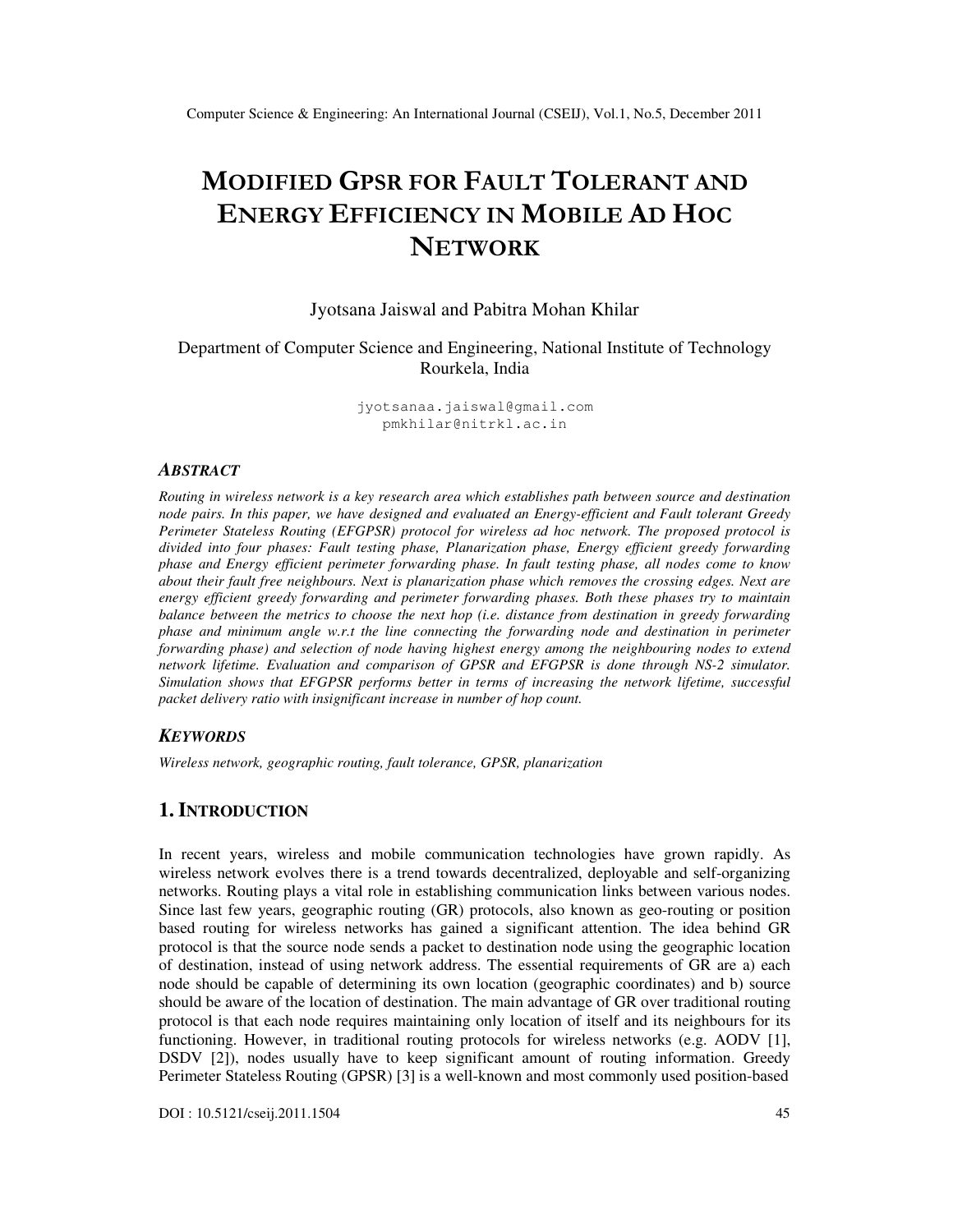routing protocol for wireless networks. In GPSR, source includes the location information of destination in the header of every packet. If the destination is not directly reachable, the source starts with greedy forwarding, i.e., the source node forwards the data packet to the neighbour that is closest to the destination in the coordinate space. Such greedy forwarding is repeated at the intermediate node, until the destination is reached. However, GPSR itself suffers from few drawbacks. Firstly, greedy forwarding over geographic coordinates may not be optimal due to unawareness of connectivity information of the network. Secondly, packet may get stuck in local minimum condition (a forwarding node could not find a neighbour that lies closer to the destination than itself) for sparse networks. To deal with above stated local minimum problem, the nodes switch to perimeter forwarding. In perimeter forwarding, the packet is forwarded to that neighbouring node which comes first in a planar sub graph of the network, when the line connecting the forwarding node and destination is rotated in the counter clockwise direction. The location of forwarding node where perimeter forwarding starts is recorded in the header of the data packet. Greedy forwarding is resumed when the data packet reaches a forwarding node which can find a neighbour node whose distance is smaller than the distance between the destination node and the node at which perimeter forwarding begun. The probability of finding a route between source destination node pairs is very high.

Most existing designs of wireless network routing protocols are based on the assumption that every node in the network is fault free. However, such assumption usually does not hold in realistic environments. Various kinds of faults such as crash faults, transient faults, and byzantine faults can occur in a node. The occurrence of faults affects the routing process therefore fault tolerance is of increasing importance in applications where it is essential to maintain efficient routing. In routing, fault tolerance helps in controlling the overhead which is there due to the faulty node and thus helps in considering the reliable routes. Many fault tolerance routing protocols have been proposed in wireless network. In Wireless Sensor Network (WSN), fault tolerance mechanism in routing protocol has been classified into two schemes, retransmission and replication. The fault tolerant routing problem in MANET is not explored to the fullest. Wireless network comprises of large number of energy constraint node, some node may run out of energy and die and shorten the lifetime of network. Therefore, many routing protocols in MANET and WSN have been proposed with the aim to reduce energy consumption [4],[5],[6],[7]. GPER [8] protocol was proposed to provide power efficient geographic routing in WSN. Traditionally, greedy forwarding and perimeter forwarding consider only single metrics i.e. minimum distance from destination and minimum angle in counter clockwise direction with respect to the line connecting the forwarding node and destination. These parameters do not take into account the energy conservation for evaluating the routing performance. In this paper, energy efficient and fault tolerant routing algorithm is proposed. The rest of the paper is organized as follows: The system models are described in Section 2. The energy efficient and fault tolerant GPSR routing protocol is presented in Section 3. Section 4 focuses on the simulation result and comparison with other existing protocol. Finally, Section 5 concludes the paper and lists the future works.

#### **3. PRELIMINARIES**

#### **3.1. System, Fault and Energy Model**

## **3.1.1. System Model**

The system is composed of homogeneous n mobile nodes, each having a unique id. All nodes have similar computing, storage resources and identical communication range. A set of nodes with circular radio range  $r$ , can be seen as a graph: each node is a vertex, and edge  $(n,m)$  exists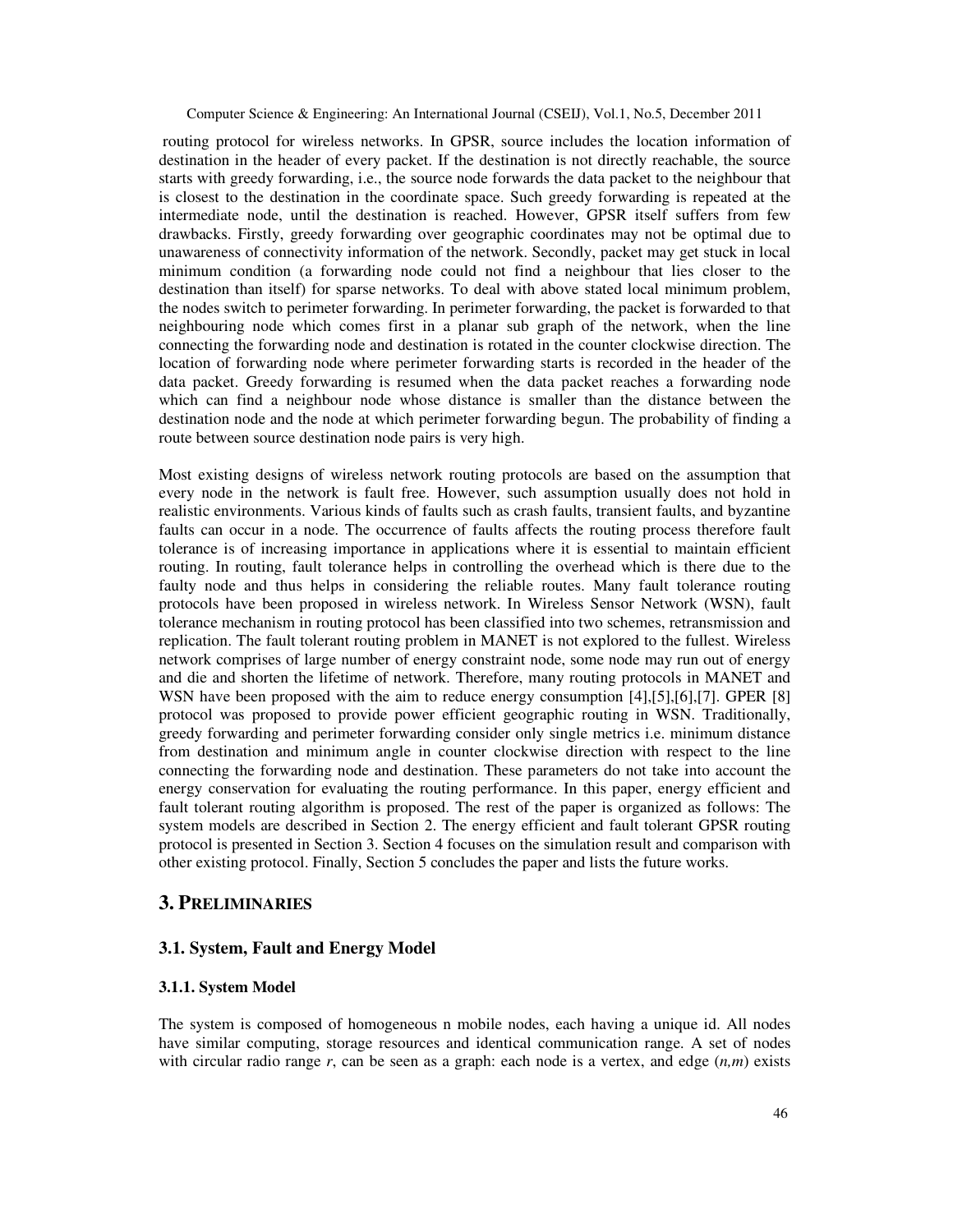between nodes *n* and *m* if the distance between n and m,  $d(n,m) \leq r$ . Source node knows the location of final destination.

# **3.1.2. Fault Model**

Wireless network consists of many nodes which may be either fault free or faulty. The following assumptions have been made about faulty nodes:

- 1. No new faults occur during the execution of the routing protocol i.e. faults are permanent (a faulty node remains faulty until it is repaired and/or replaced).
- 2. Faulty nodes can be either hard faulty or soft faulty.

Nodes become hard faulty due to two main reasons. First, a node may be damaged during deployment or immediately after that. Second, because of depletion of battery power. When a node becomes hard faulty it does not participate in any further communication. Soft faulty nodes are more subtle than hard faulty nodes, since a soft-faulted node continues to communicate with the other node in the system although with altered specifications i.e., the faulty nodes may produce some random results instead of expected results. In this work, both hard-faulted and softfaulted nodes have been considered. The proposed routing protocol applies the following testing model given in Table 1 to check whether the node is faulty or fault free. The testing model uses the test task to check the validity of the node. The test task is to find out two's complement of five bit number. Tester node knows the result of the test task. Tester node broadcast the test task along with its id and location information. On receiving the test task, all the neighbouring nodes unicast the result of the test task along with their id and location information. As shown in the table of test model, five cases are observed. First case, the status of the tester node and tested node are both fault free then test result is zero. This means that there is match between the expected result of the tester node and the actual result returned by the tested node. Second case, the tester node is fault free and the tested node is soft faulty then test result is 1. This means there is a mismatch between the expected result and actual result. Third case, the tester node is fault free or soft faulty and the tested node is hard faulty then test result is NULL because a hard faulty node can receive a beacon test message but cannot send reply to it. Fourth case, the tester node is soft faulty and tested node is soft faulty or fault free then test result is 1. Here also there is mismatch between the expected result and actual result. Fifth case, the tester node is hard faulty and tested node is also faulty (soft or hard) or fault free then test result is NULL because a hard faulty node cannot send a beacon test message. When the test result is 0, the node is considered as fault free, otherwise faulty. The test model given in Table 1 is used to select fault free nodes while establishing the paths between the nodes pair.

| Status of          | <b>Status of</b>   | <b>Test</b>   |
|--------------------|--------------------|---------------|
| <b>Tester node</b> | <b>Tested node</b> | <b>Result</b> |
| <b>Fault</b> free  | <b>Fault</b> free  |               |
| <b>Fault</b> free  | Soft faulty        |               |
| <b>Fault</b> free  | Hard faulty        | <b>NULL</b>   |
| Soft faulty        | Hard faulty        | <b>NULL</b>   |
| Soft faulty        | Soft faulty        |               |
| Soft faulty        | Fault free         |               |
| Hard faulty        | Soft faulty        | <b>NULL</b>   |
| Hard faulty        | Hard faulty        | <b>NULL</b>   |
| Hard faulty        | <b>Fault</b> free  | NULL          |

| <b>Table 1.</b> Test model |  |
|----------------------------|--|
|----------------------------|--|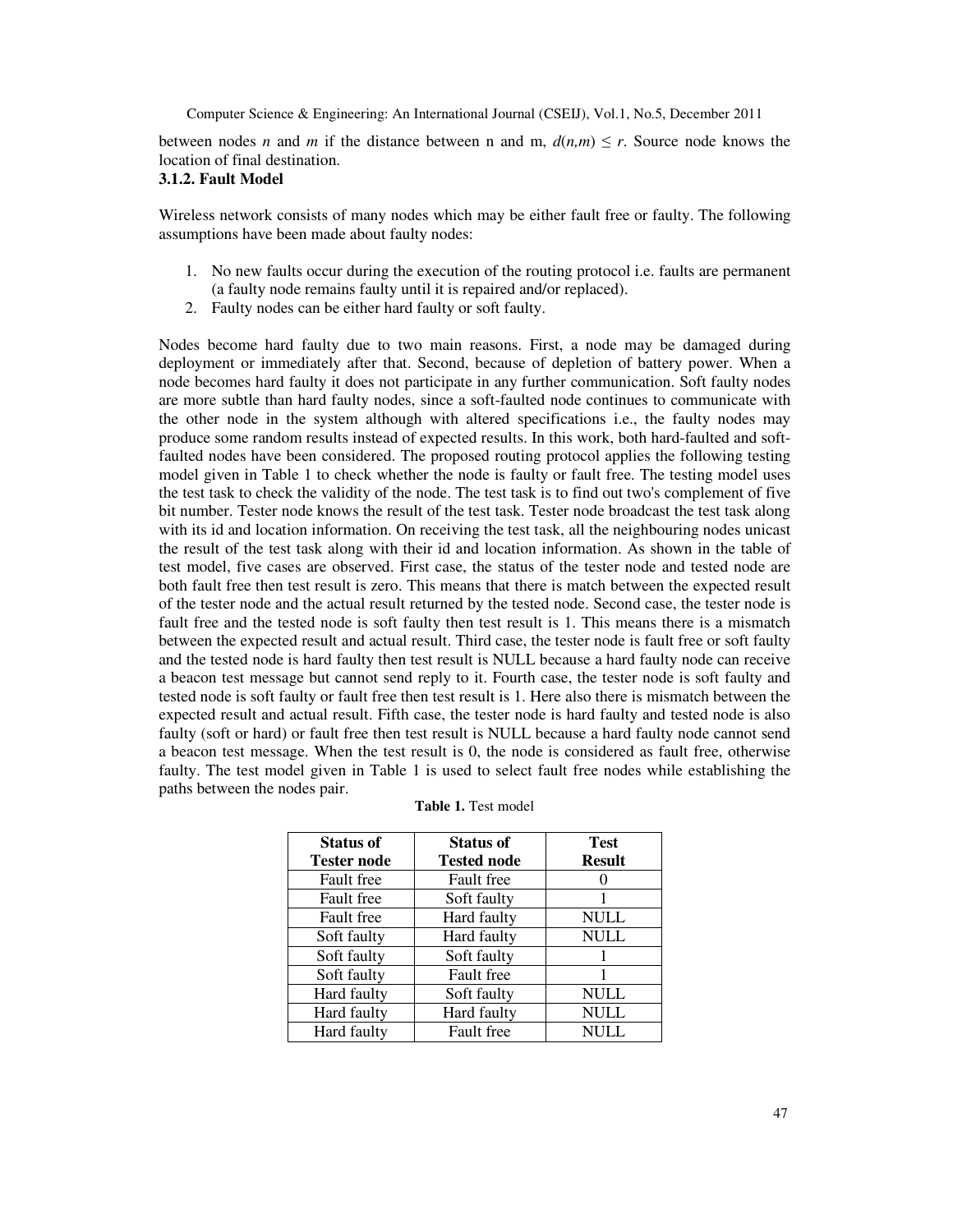#### **3.2.3 Energy Model**

In wireless network energy consumption at each node can be due to transmission and reception of message. The energy model proposed by Heinzelman et al [6] to transmit an n-bit message over a distance d or receive an n-bit message are as follows:

$$
E_{TX}(m,d) = E_{TX} -_{elec}(m) + E_{TX} -_{amp}(m,d)
$$
 (1)

$$
= m * E_{elec} + m * E_{amp} * d^2 \tag{2}
$$

$$
E_{RX}(m) = E_{RX} -_{elec}(m) = m * E_{elec}
$$
 (3)

Table 2 gives related parameters and their definitions.

| Table 2. Radio parameters |  |
|---------------------------|--|
|                           |  |

| <b>Parameter</b>  | <b>Definition</b>         | Unit                        |
|-------------------|---------------------------|-----------------------------|
| $E_{\text{elec}}$ | Energy dissipation rate   | $50nJ/b$ it                 |
|                   | to run the radio          |                             |
| $E_{amp}$         | Energy dissipation rate   | $100pJ/b$ it/m <sup>2</sup> |
|                   | to run transmit amplifier |                             |

## **4. PROPOSED ALGORITHM**

The proposed algorithm consists of four different but dependent phases, which are as discussed precisely in the following sections:

## **4.1. Fault Testing Phase**

In this phase, all nodes come to know about the location information and residual energy information of their fault free neighbours at regular interval. Each tester node broadcast a beacontest message containing its own id (e.g. IP address), location information and a test task. Information regarding the test task is given in 2.1. Each tester node knows the result of the test task. On receiving the beacon-test message, all the neighbouring nodes execute the test task and unicast the reply message. The reply message contains the result of the test task, their unique Id, location information and residual energy information of the node. In this phase, tester node checks whether the neighbouring nodes present are fault free or faulty (i.e., soft or hard) by comparing the result of test task using the test model given in Table 1. Each node maintains the location information and residual energy information of all fault free neighbouring nodes in their vicinity.

## **4.2. Planarization Phase**

After fault testing phase, planarization phase starts. This phase can be done reactively or proactively. In proactive version, each node begins the planarization phase immediately after the fault testing phase. In reactive version, each node begins the planarization phase when local minimum condition occurs. The main reason for using the planarization phase is that the righthand rule does not work properly on fully connected graphs with crossing edge. The right hand rule is used by perimeter forwarding phase. Each node should run the planarization algorithm in a distributed fashion. The Relative Neighbourhood Graph (RNG) and Gabriel Graph (GG) are two well-known planar graphs [7]. RNG planarization is considered in this paper. During this phase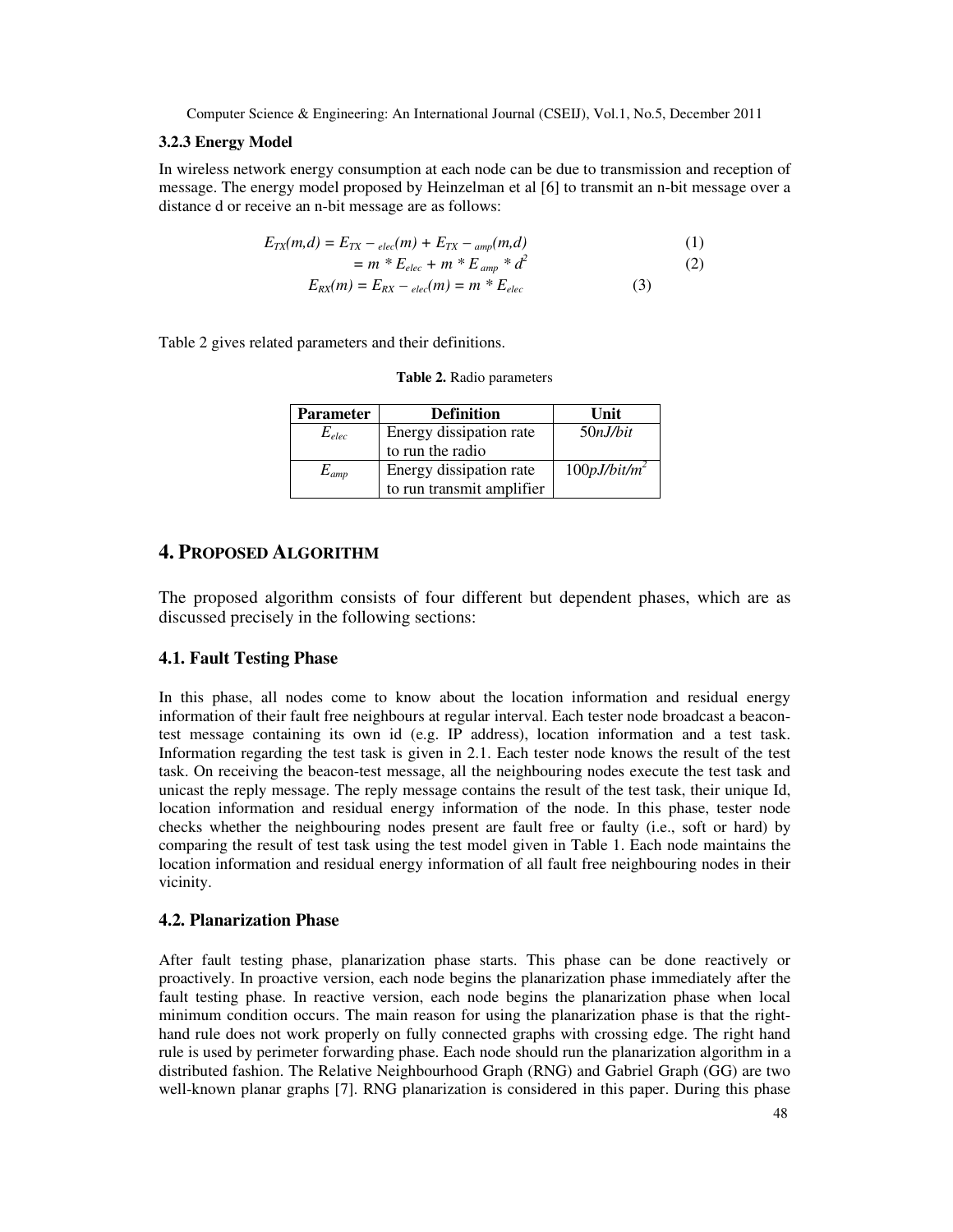one important property to be taken care is that, while removing edges from the graph to reduce it to RNG must not disconnect the graph.



**Fig. 2.** (a) Right Hand Rule (RHR), (b) RHR with crossing edge, (c) RHR without crossing edge.

#### **4.3. Energy Efficient Greedy Forwarding Phase (EEGF)**

In this phase, a forwarding node F uses full graph in choosing next hop. The optimal choices of next hop consider two metrics; the minimum distance from destination (*D*) and the energy. Algorithm 1 explains the pseudo code for the proposed energy efficient greedy forwarding used at a forwarding node. In traditional GPSR, the distance between forwarding node as well as its neighbour with respect to destination is calculated. The forwarding node selects that neighbour as the next hop that lies closest to the destination. If the forwarding node *F* could not find a neighbour node that lies closer to the destination than itself, then node switches to perimeter forwarding. However in EEGF, forwarding node first form a set of Selected-Neighbour-list (*N*) which is a subset of the Neighbour-list  $(F)$ . Each node I $\in$  Selected-Neighbour-list  $(N)$ , if the distance between the neighbour node *I* and destination node *D* is less than the distance between the forwarding node  $F$  and  $D$ . After this, *Cost* (*I*) of every node  $I$  Selected-Neighbour  $(F)$  is calculated. *Cost* (*I*) is defined as:

*Cost* (*I*) = *ResidualEnergy* (*I*)  *Distance* (*F, I*) 2

Where, *ResidualEnergy* (*I*) is the ratio of *AvailableEnergy* (*I*) and *InitialEnergy* (*I*) and *Distance*  (*F, I*) is:

Distance (F, I) = 
$$
\frac{Dist(F - D) - Dist(I - D)}{Dist(F - D)}
$$

The reason for calculating this cost is that energy and distance are inversely proportional to each other because from energy balance point of view, the node with more residual energy should be selected as the next hop and from distance point of view, the node which is closer to the destination should be selected as the next hop. Thus, *Cost* (*I*) balances the two metrics energy and distance and helps in finding the optimal next hop. The forwarding node selects that neighbour I ∈Selected-Neighbour-list (*N*) as next hop, whose *Cost* (*I*) is maximum. If the forwarding node F could not find a neighbour node that lies closer to the destination than itself, that is Selected-Neighbour-list (*N*) is empty then node switches to perimeter forwarding.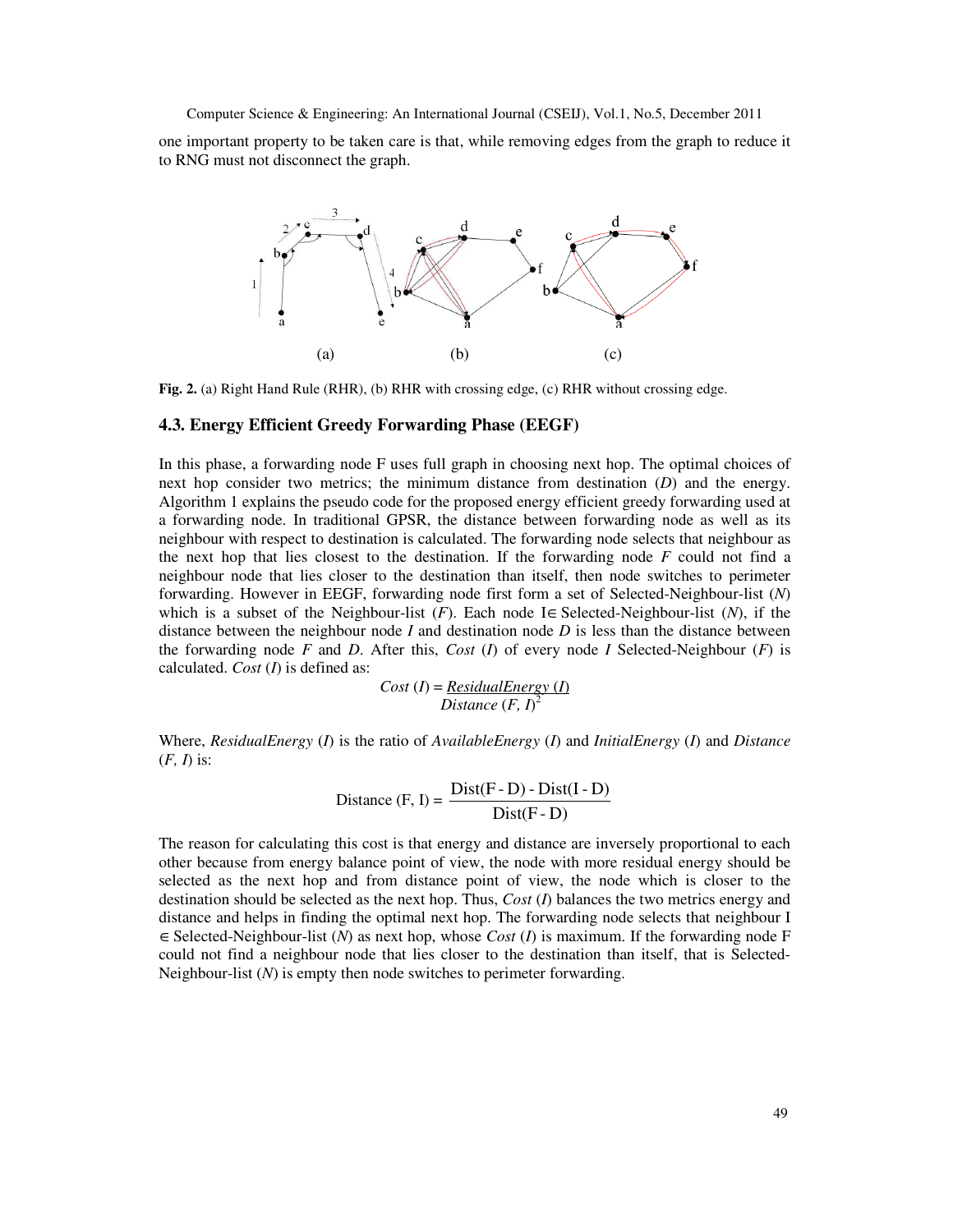

**Fig. 1.** (a) Greedy forwarding and (b) Local minima condition

**Require:** Destination *D*, Forwarding node *F*, Neighbour-list (*F*), Selected-Neighbourlist (N) **Ensure:** Next-Node // if Energy efficient greedy forwarding is successful NULL // if Energy efficient greedy forwarding is not successful //and Switch to perimeter forwarding **Intialization:** Next-Node = NULL; Maximum-Cost=0.0; Selected-Neighbour-list( $F$ ) = 0 1: Dist(F-D) =  $\sqrt{(x_F - x_D)^2 + (y_F - y_D)^2}$ 2: while neighbour-node  $I$  ∈ Neighbour-list(F) do 3: Dist(I-D) =  $\sqrt{(x_I - x_D)^2 + (y_I - y_D)^2}$ 4: if  $Distance(I-D) < Dist(F-D)$  then 5: Selected-Neighbour-list(N) ← Selected-Neighbour(F)∪ (I) 6: end if 7: end while 8: while neighbour-node I∈ Selected-Neighbour-list(N) do 9: Residual Energy $(I)$  =  $(I)$  $(I)$ *InitialEnergy I AvailableEnergy I* 10: Distance $(F,I)$  = Dist(F - D)  $Dist(F - D) - Dist(I - D)$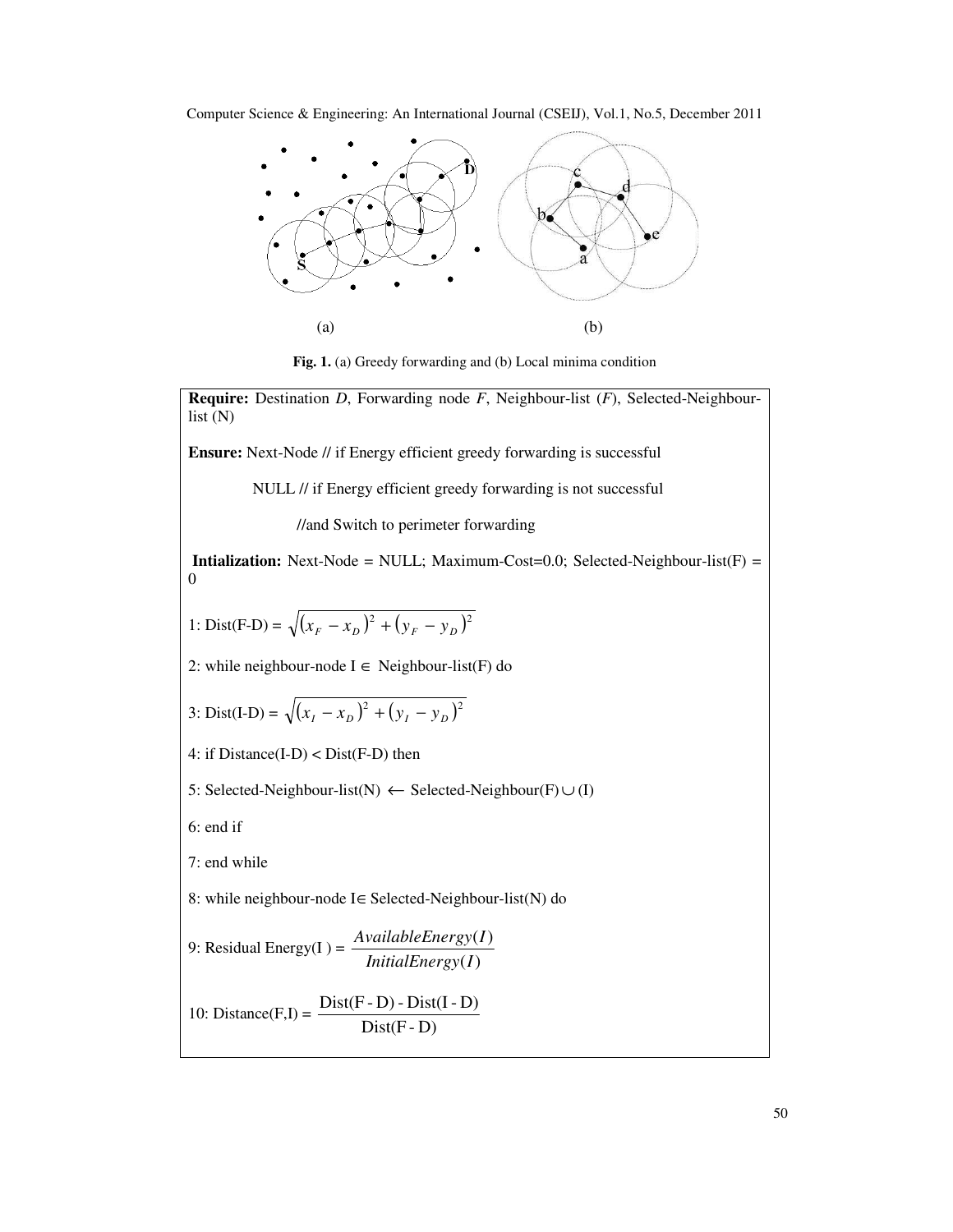| $Cost(I) = \frac{ResidualEnergy}{Dist(F, I)^2}$           |
|-----------------------------------------------------------|
| 11: if Maximum-Cost < $Cost(I)$ then                      |
| 12: Maximum-Cost = $Cost(I)$                              |
| 13: Next-Node $\leftarrow$ I                              |
| 14: end if                                                |
| $15$ : end while                                          |
| Algorithm 1: Energy-Efficient Greedy Forwarding Algorithm |

## **4.4. Energy Efficient Perimeter Forwarding**

Energy efficient perimeter forwarding uses right hand rule/left hand rule as given below: Right Hand Rule The right-hand rule to traverse a graph is shown in Figure 2 (a). This rule states that when arriving at node b from node a, the next edge traversed is the next one sequentially counter clockwise about b from edge (a; b). On graphs with edges that cross, the right-hand rule may take a degenerate tour of edges that does not trace the correct path as shown in figure 2 (b). Now on removing the crossing edges right hand rule traces the correct path (Figure 2 (c)). In this context planarization comes into picture. The left hand rule also works in a similar fashion the only difference is that the next edge traversed is in clockwise direction

Energy Efficient Perimeter Forwarding In this phase, complete EFGPSR is described which combines fault testing phase, energy efficient greedy forwarding phase and energy efficient perimeter forwarding phase. Greedy forwarding phase is executed on the full network graph whereas energy efficient perimeter forwarding phase on the planarized network graph where greedy forwarding fails. A flag is used in the packet header of EFGPSR which indicate whether



**Fig. 3.** Perimeter forwarding example

the packet is in greedy mode or perimeter mode. Initially, source node marks all data packets as greedy-mode. On receiving greedy-mode packet, a forwarding node uses the energy efficient greedy forwarding algorithm to find the optimal next hop. If no optimal node is found i.e. greedy forwarding fails, the node marks the packet into perimeter mode. In traditional perimeter forwarding as shown in figure 3 the packet is forwarded to that neighbour node that comes first in a planar sub graph of the network , when the line connecting the forwarding node and destination(D) is rotated in the counter clockwise direction. The location of forwarding node where perimeter forwarding starts is recorded in the header of the data packet. Greedy forwarding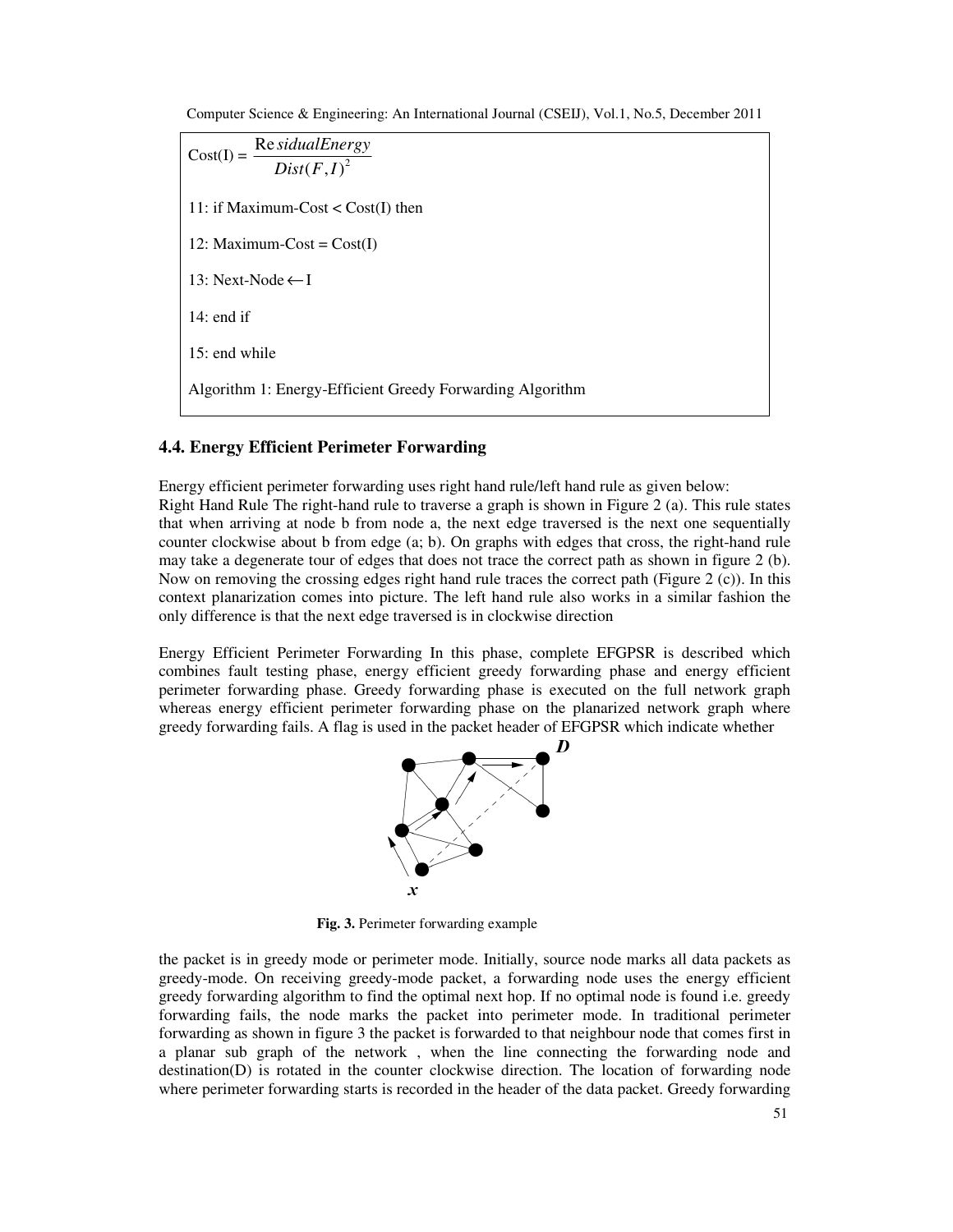is resumed when the data packet reaches a forwarding node or a node which can find a neighbour node whose distance is smaller than the distance between the destination node and the node at which perimeter forwarding begun. However, in energy efficient perimeter forwarding, the forwarding node selects the next hop using the following algorithm:

| <b>Require:</b> Forwarding node F, Neighbouring-node-list containing <i>index, angle</i> and <i>energy</i> of<br>each node |
|----------------------------------------------------------------------------------------------------------------------------|
| <b>Ensure: Next-Node</b>                                                                                                   |
| Intialization: Next-Node=NULL; Temp=0; Max=Max-energy; Min=Min-energy; Mid=Mid-<br>energy                                  |
| 1: Sort the Neighbouring-node-list in increasing order of angle                                                            |
| 2: for all Neighbouring-node                                                                                               |
| 3: Temp=First nodes after sorting                                                                                          |
| 4: if Temp[energy] < Mid and Temp[energy] >= Max then                                                                      |
| 5: Select node index                                                                                                       |
| 6: break                                                                                                                   |
| $7:$ end if                                                                                                                |
| 8: End for                                                                                                                 |
| <b>Algorithm 2:</b> Energy-Efficient Perimeter Forwarding Algorithm                                                        |

# **5. SIMULATION RESULTS**

In this paper, the performance of GPSR and EFGPSR is evaluated based on NS-2 network simulator[12]. The network dimension used for simulation is 1000x1000 meter square. The transmission range of each node is assumed to be 250m. The MAC layer protocol used is IEEE 802.11. Simulation results are shown in figure 4 and figure 5.



**Fig. 4**. 50 nodes with 30 s-d pairs with velocity of nodes 20m/s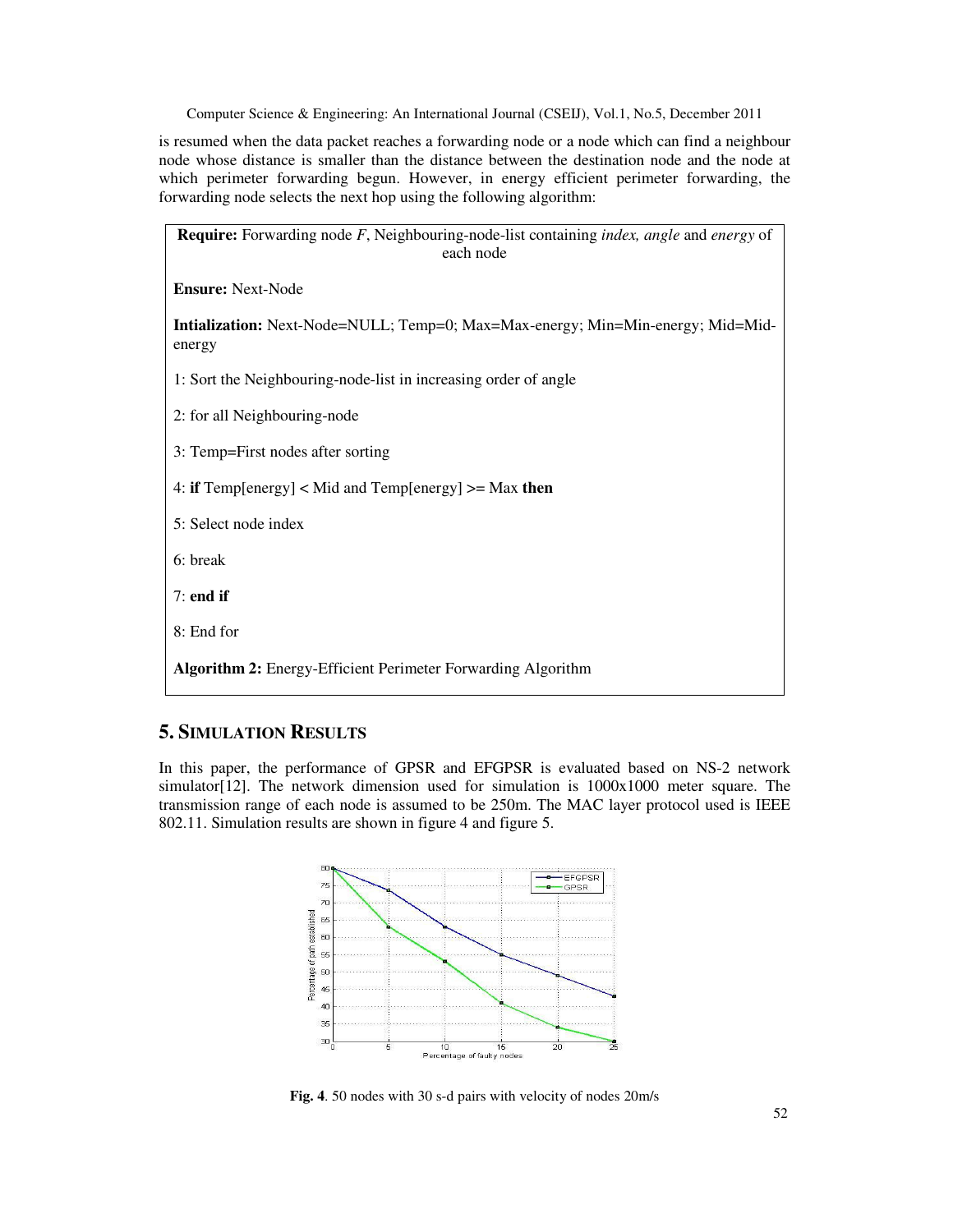

**Fig. 5**. 30 nodes with 15 s-d pairs having 50% greedy forwarding and 50% perimeter routing and 10% node both hard and soft faults

# **6. CONCLUSIONS**

In this paper, fault tolerant GPSR routing algorithm is proposed. EFGPSR and GPSR have been shown in Figure 5. And also EFGPSR try to maintain balance between the metrics to choose the next hop (i.e. distance from destination in greedy forwarding phase and minimum angle with respect to the line connecting the forwarding node and destination in perimeter forwarding phase) and selection of node having highest energy among the neighbouring node to extend network lifetime. Evaluation and comparison of GPSR and EFGPSR shows that EFGPSR performs better in terms of increasing the network lifetime, successful packet delivery ratio with insignificant increase in number of hop count.

#### **REFERENCES**

- [1] Perkins, Belding-Royer & Das, (2003) "Ad hoc On-Demand Distance Vector (AODV) Routing", RFC Editor
- [2] Charles, Perkins & Bhagwat, (1994) "Highly dynamic Destination-Sequenced Distance-Vector routing (DSDV) for mobile computers", SIGCOMM Comput. Commun. Rev. 24, pp 234-244
- [3] Karp & Kung, (2000) "GPSR: greedy perimeter stateless routing for wireless networks", In Proceedings of the 6th annual international conference on Mobile computing and networking, pp 243- 254
- [4] Singh, Woo & Mghavendra, (1998) "Power-Aware Routing in Mobile Ad Hoc Networks", Proceedings of the 4th annual ACM/IEEE international conference on Mobile computing and networking, pp 181-190
- [5] Stojmenovic, & Lin, (2001) "Power-Aware Localized Routing in Wireless Networks", IEEE Trans. Parallel Distrib. System, Vol. 12, No. 11, pp 1122-1133
- [6] Stojmenovic, (2006) "Localized network layer protocols in wireless sensor networks based on optimizing cost over progress ratio", Network, IEEE, Vol. 20, No. 1, pp 21-27